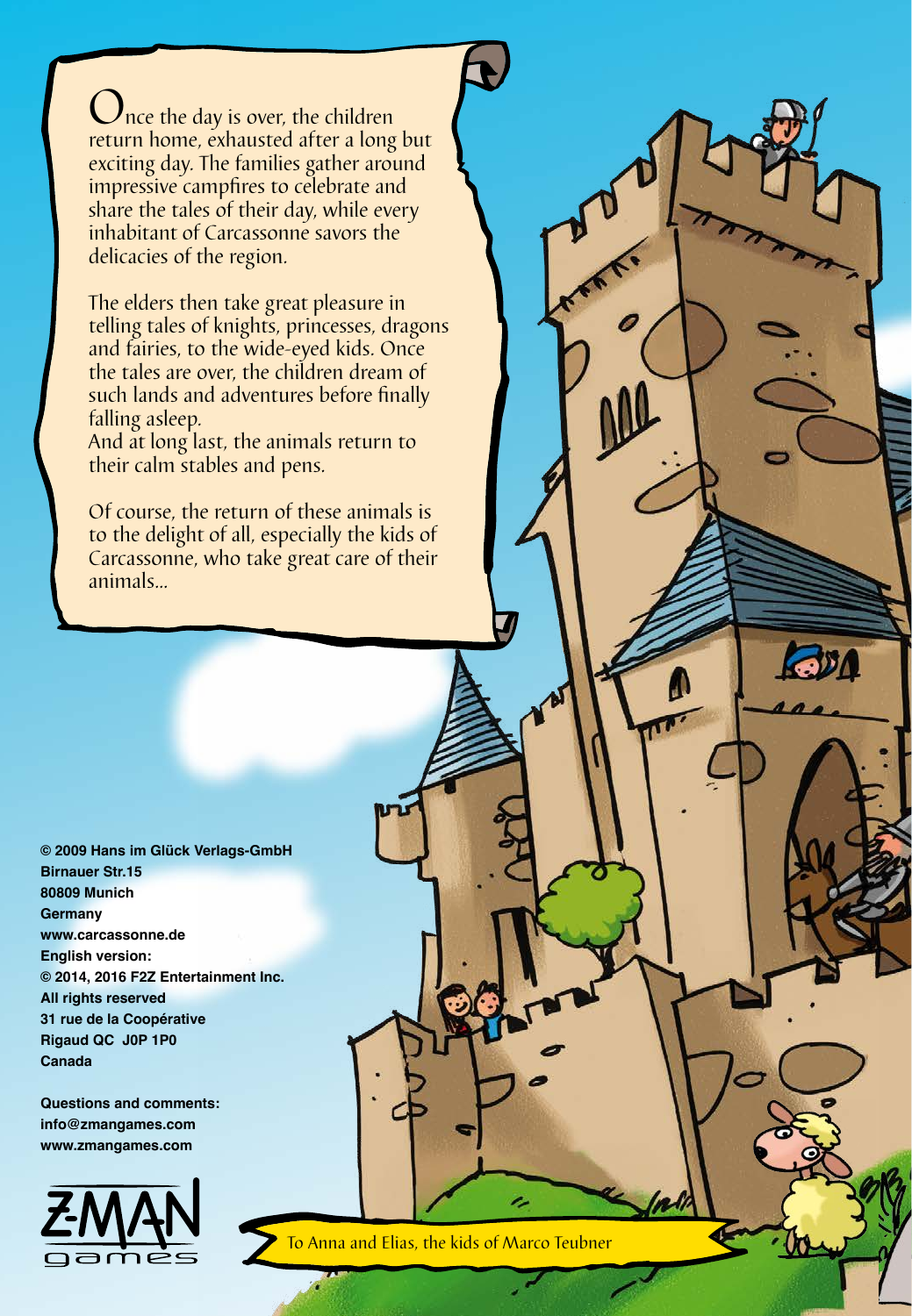**From Marco Teubner comes this adaptation for children of** *Carcassonne* **by Klaus-Jürgen Wrede. This clever tile-placement game is for 2 to 4 players, aged 4 and up.**

O

 $\bullet$ 

Ó

 $\overline{\bullet}$ 

22

٠

 $\bullet$ 

Z

Ó

 $\bar{\bm{\sigma}}$ 

 $\bullet$ 

 $\boldsymbol{\sigma}$ 

 $\bullet$ 

ARVÍ

6

D

 $\overline{\phantom{a}}$ 

N

 $\Omega$ 

 $\bullet$ 

<u>(စ</u>

 $rac{1}{\sqrt{2}}$ 

 $\sqrt{v}$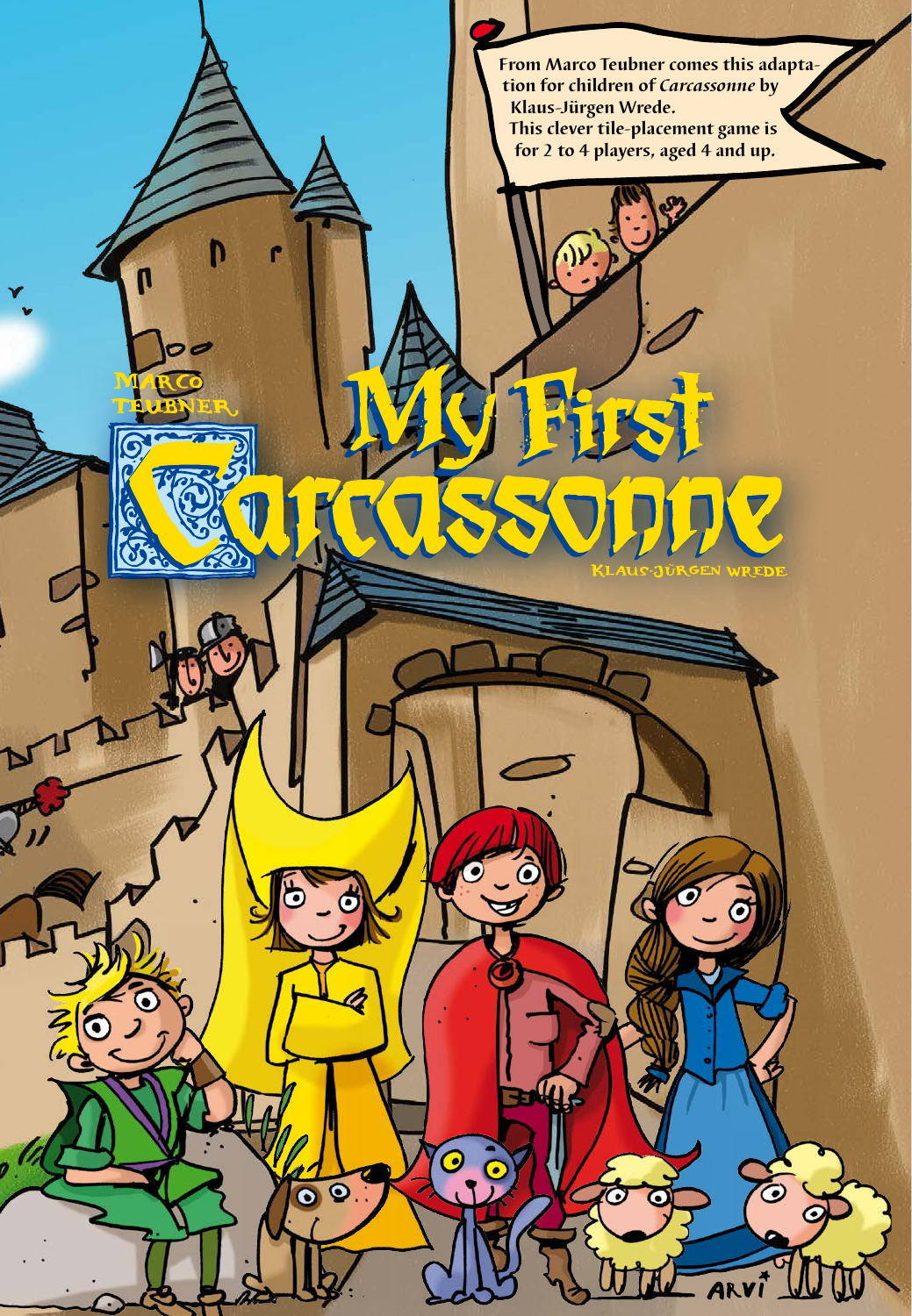**Each year, the inhabitants of Carcassonne celebrate their national holiday. As is the tradition in Carcassonne, the people celebrate by setting loose sheep, hens and cows in the street. From dawn till dusk, the kids of Carcassonne have the time of their life trying to bring these animals back.**

## **What is in your game?**

These rules, 36 tiles, 32 pawns (8 per color)



# **To prepare the game...**

**1234**<br> **1234**<br> **1234** 

4

 $\overline{2}$ 

Take all the tiles, shuffle them face down, and then create many piles with these tiles. Place the piles around the table, so that each player has at least one pile within reach. Make sure there is enough room in the middle of the table, because this is where you will build the city with the tiles. Each player takes the 8 pawns of the color of their choice. If you are not playing with 4 players, return the unused pawns to the box. Flip one tile face up and put it in the middle of the table. This is the starting tile for the game. You will start placing tiles around it.

### **How to win the game**

During the game, you will build Carcassonne by placing tiles. The first among you to be able to place all of their pawns on the tiles wins the game.

## **How to play the game**

Starting with the youngest player, you will play one after the other in clockwise order. Continue playing in this order until the end of the game.